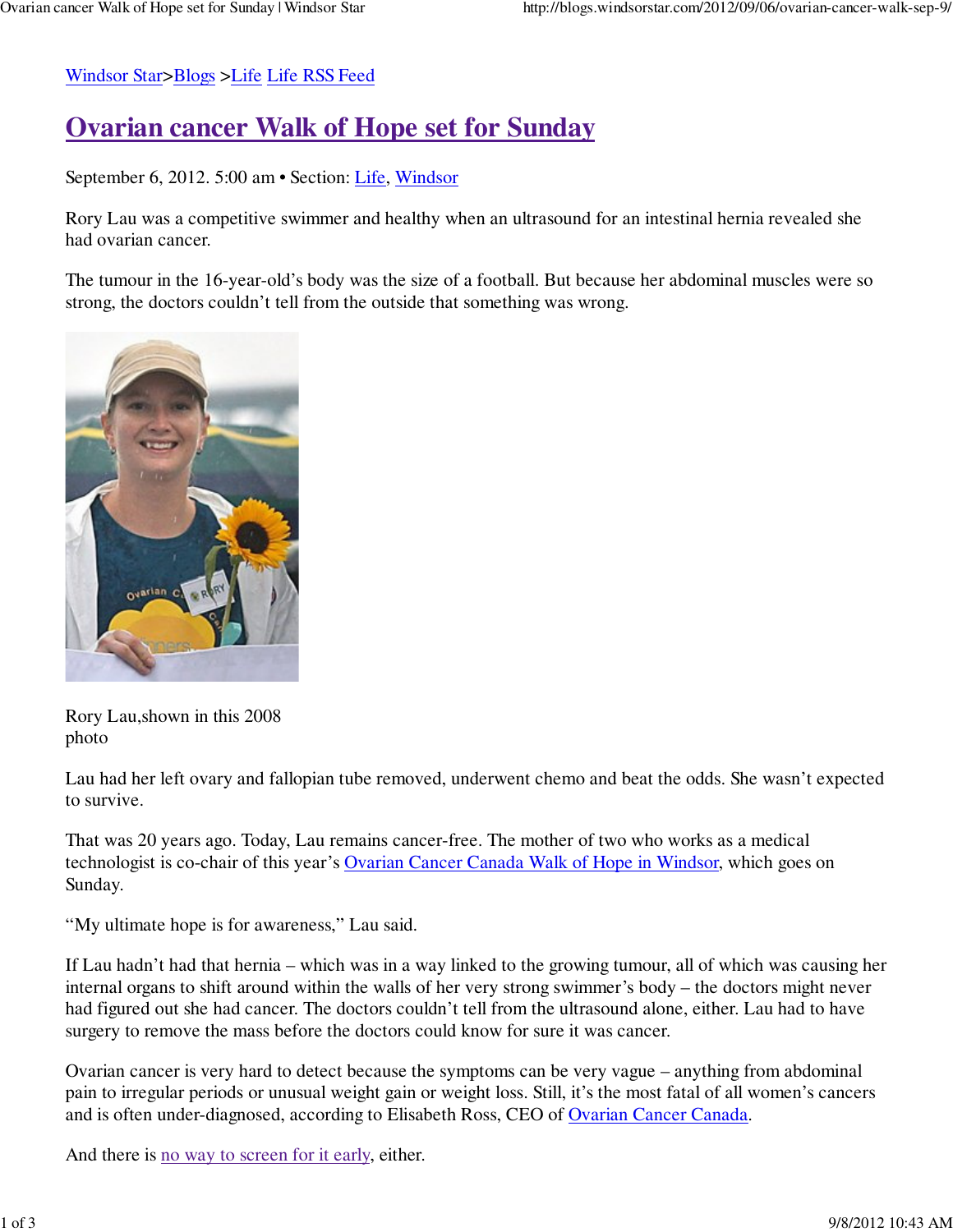Because the symptoms are so vague, it often happens that women are diagnosed in later stages of the illness, when their survival rate is lower, Ross said in a statement on Tuesday.

Women – and their doctors – need to take more notice, Lau said, and ask lots of questions. A lot of doctors don't think of ovarian cancer right away when they're faced with some of the symptoms, she said. Women shouldn't be afraid to push for more testing or seek a second opinion if they aren't convinced.

In 2012, if the cancer is detected early, ovarian cancer has a survival rate of more than 90 per cent, according to OCC.

Over the past 20 years, treatment and and survival rates have vastly improved since she was diagnosed and treated, Lau said.

"At 16, you think you're invincible," Lau said, describing how strangely confident she was back then. "But when you go through treatment it takes out a lot."

Lau said she is surprised to see how many people here in Windsor know someone who knows someone who had ovarian cancer. Is not so rare as we might think, she said, and it affects younger women more often than we might expect.

Along with more awareness, Lau wants to support OCC and researchers in developing a reliable detection method. There is no single reliable early screening test. In addition, it's a misconception that a pap test can screen for this type of cancer. Pap tests screen for cervical cancer only.

In Canada, more than 2,600 women are diagnosed with ovarian cancer each year, and more than half will die as a result.

Dr. John Mathews, the lead for systemic therapy at the Windsor Regional Cancer Centre, said there are about 30 to 35 new ovarian cancer diagnoses in Windsor and the region each year. If the cancer is caught very early, surgery is usually enough to cure it, he said. But because it's often not caught until later stages, the cancer has already spread and the prognosis worsens markedly. In its later stages, the best that surgery and chemotherapy can do is buy the patient a few more years of life, he said.

While the risk for this type of cancer rises after age 50, young women can also be diagnosed. The disease can be hereditary – a history of cervical or breast cancer in the family can predispose some women to developing this type of cancer.

"Like in many cancers, we don't really know why people get ovarian cancer," Mathews said. There are no specific risk factors, he said, although not having any past pregnancies, long-term use of hormones and being overweight or obese do come up as contributing factors in some cases.

Sunday's Ovarian Cancer Canada Walk of Hope will be held at Malden Park. For more details and to register, visit ovariancancerwalkofhope.ca or call Brian Rivait at 519-979-1407.

Proceeds from the walk support awareness initiatives, research and services for patients and their families. More than 40 cities in Canada host the walk each year.

bfantoni@windsorstar.com or Twitter.com/bfantoni

County gets funding boost to deal with patient offload delays at hospitalsNext Life post The soul of Fitz and the TantrumsPrevious Life post